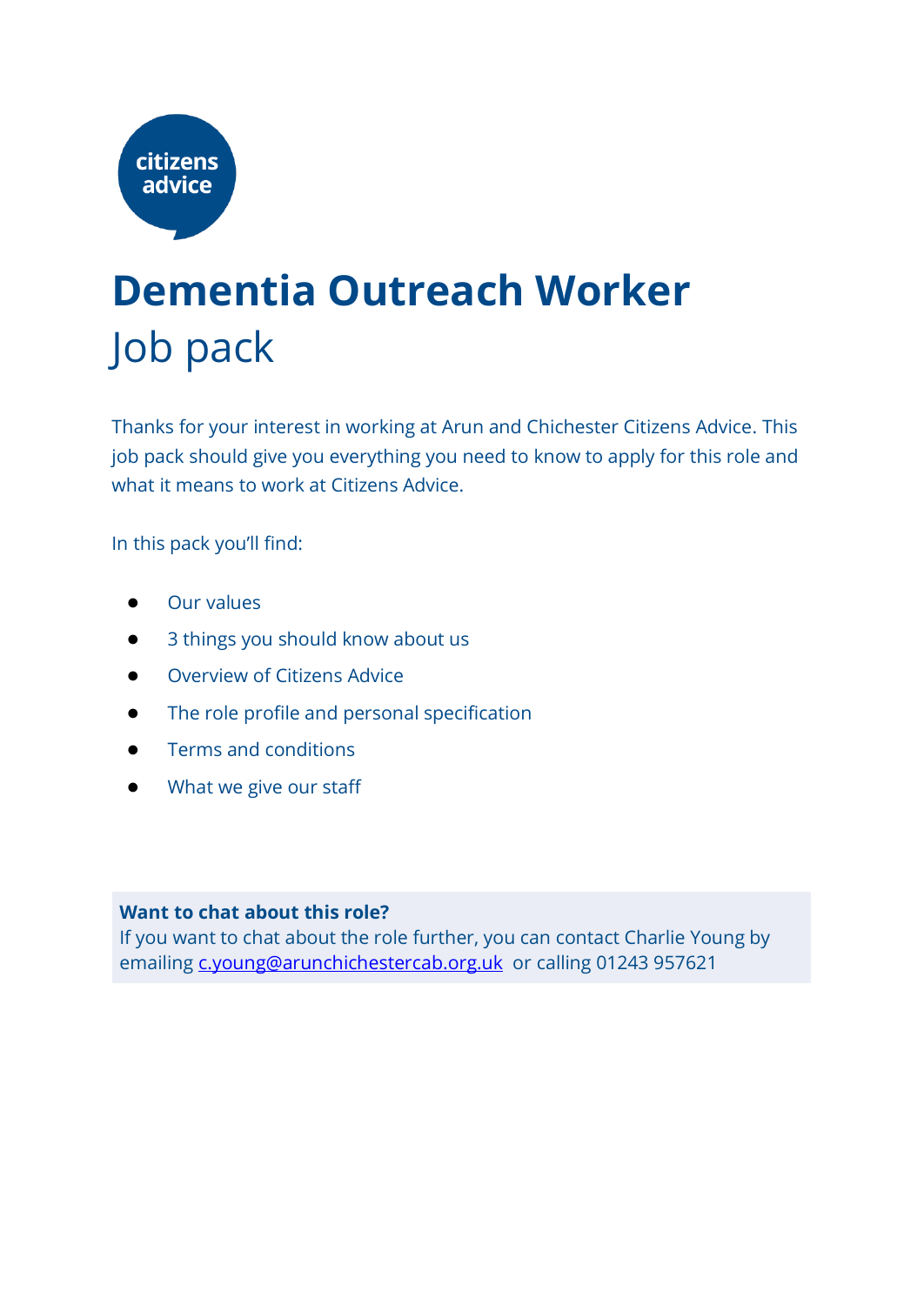

**We're inventive.** We're not afraid of trying new things and learn by getting things wrong. We question every idea to make it better and we change when things aren't working.

**We're generous.** We work together, sharing knowledge and experience to solve problems. We tell it like it is and respect everyone**.**

**We're responsible.** We do what we say we'll do and keep our promises. We remember that we work for a charity and use our resources effectively.

## **3 things you should know about us**

**1. We're local and we're national**. We have 6 national offices and offer direct support to people in around 300 independent local Citizens Advice services across England and Wales.

**2. We're here for everyone.** Our advice helps people solve problems and our advocacy helps fix problems in society. Whatever the problem, we won't turn people away.

**3. We're listened to - and we make a difference.** Our trusted brand and the quality of our research mean we make a real impact on behalf of the people who rely on us.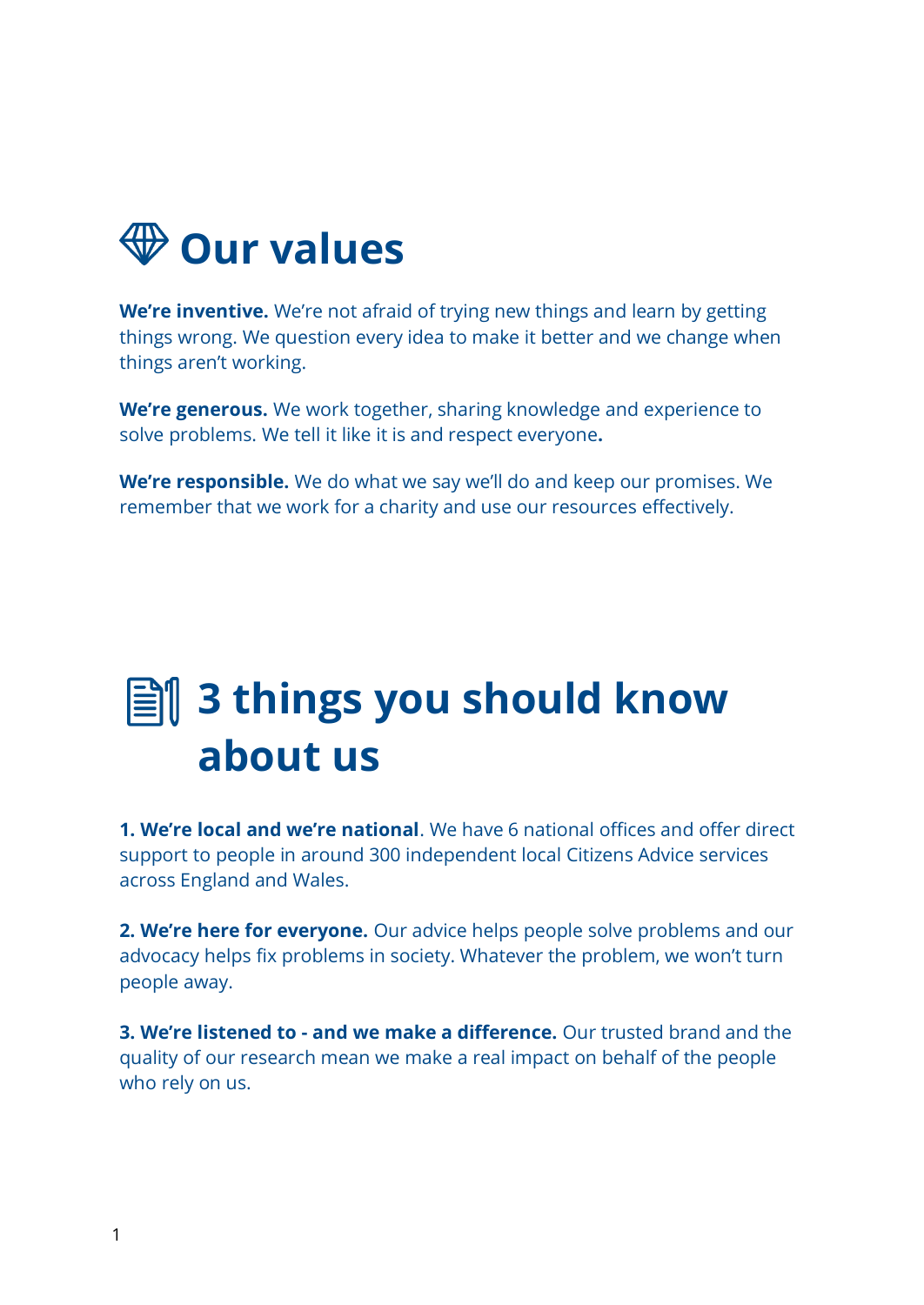# **Overview of Citizens Advice**

The Citizens Advice service is made up of Citizens Advice - the national charity - and a network of around 300 local Citizens Advice members.

This role sits our network of independent charities, delivering services from

- over 600 local Citizens Advice outlets
- over 1,800 community centres, GPs' surgeries and prisons

They do this with:

- 6,500 local staff
- over 23,000 trained volunteers

Our reach means 99% of people in England and Wales can access a local Citizens Advice within a 30 minute drive of where they live.

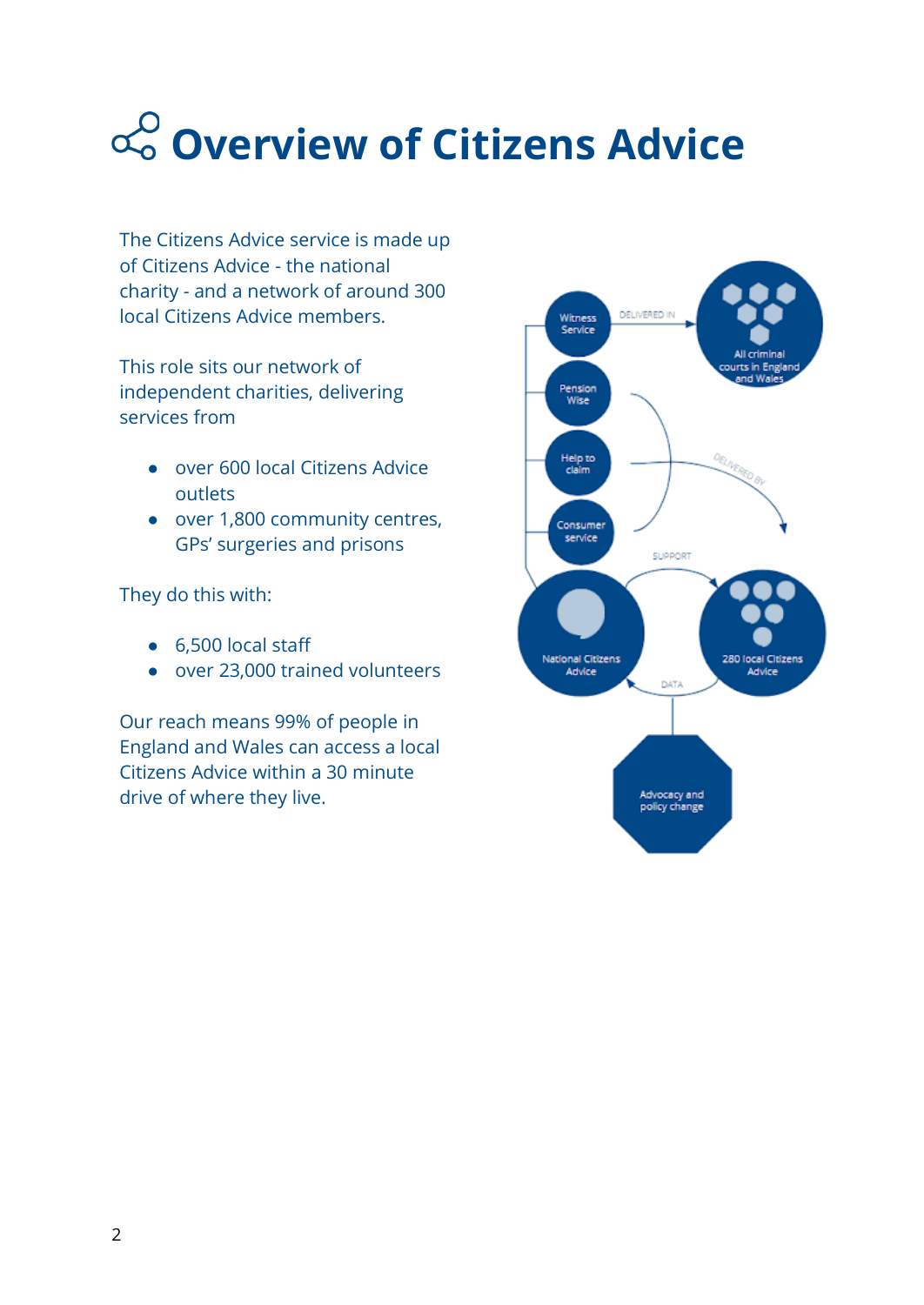

To provide a high quality, effective and efficient benefit focused advice service in the community to people living with Dementia, their families and carers.

# **Role profile**

#### **Advice Work**

\* To interview clients at the relevant outreach, providing appropriate advice and information, exploring options and implications to help clients set priorities and make decisions.

- \* To undertake benefit checks and maximise client's income where possible.
- \* To support clients completing benefit applications and form filling.

\* To have good knowledge of the current benefits system and an awareness of other enquiry areas.

\* To maintain clear and accurate case records that meets the quality standards of the Membership Scheme. To maintain records as required for continuity of casework, information retrieval, statistical monitoring, accountability and report preparation.

\* To seek support as necessary to ensure quality of advice, good practice and that the degree of casework taken on is appropriate.

\* To set up a good internal referral system between the three advice centres in ACCA.

#### **Training and Professional Development**

\* Keep informed of new and changing legislation relevant to the post and of issues and policies, particularly in relation to benefit and debt changes.

\* Keep up to date with all the regular Citizens Advice circulars and information items.

- \* Attend regular training to develop knowledge, skills and expertise.
- \* Participate constructively in team meetings.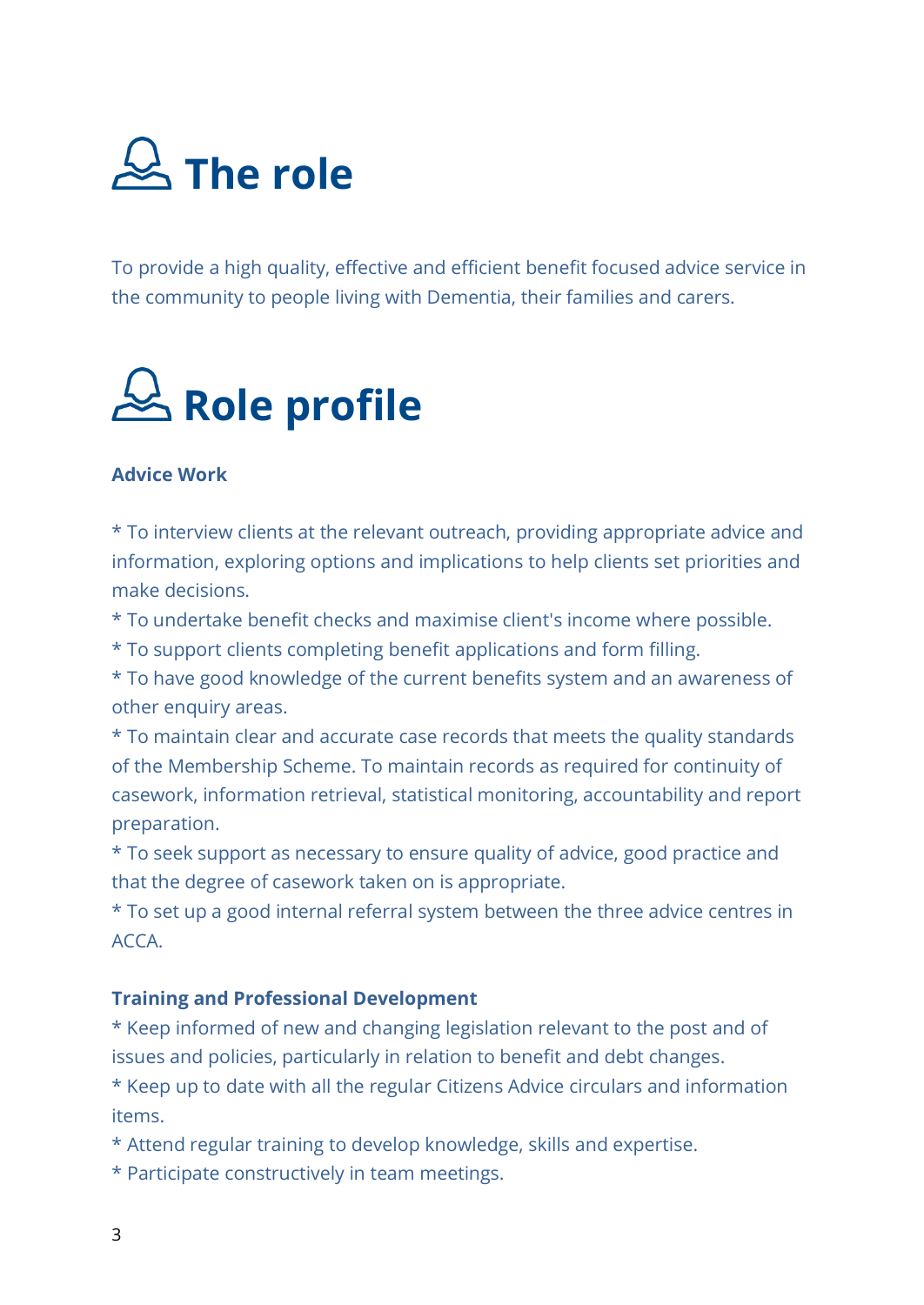\* Use computers in areas relevant to the post. The post holder must be willing to undergo training in Information & Communication Technology and case management software and apply it as needed to carry out the tasks of the post.

#### **Research and Campaigns**

\* Recognise the root causes of problems and contribute social policy evidence in line with the twin aims of the Citizens Advice service, highlighting issues of particular concern to disadvantaged groups and clients in general.

\* Participate in local and regional social policy initiatives developed by ACCA, its projects and partner organisations.

#### **Administration**

\* Ensure that the information sources in use are up to date.

\* Maintain statistics and analysis of work in accordance with ACCA procedures and funding conditions.

\* Be responsible for own file management and letter writing and implement administrative procedures as directed by Line Manager.

\* Devise and implement spreadsheet to record referrals, financial outcomes, improved well-being and any other outcomes necessary for the project.

\* Contribute to reports for Line Manager giving update of project, including all financial outcomes and a sample of case studies.

Policies of the Citizens Advice Service

\* The post holder must understand and be committed to the aims, principles and policies of Citizens Advice and the ACCA service.

\* The post holder must have due regard in the planning and execution of their duties and at all times to the aims, principles and policies of ACCA and Citizens Advice

## **Person specification**

1. Ability to collect, analyse and present project data.

2. Ability to use systems to collect, collate and share information about project achievements and outcomes.